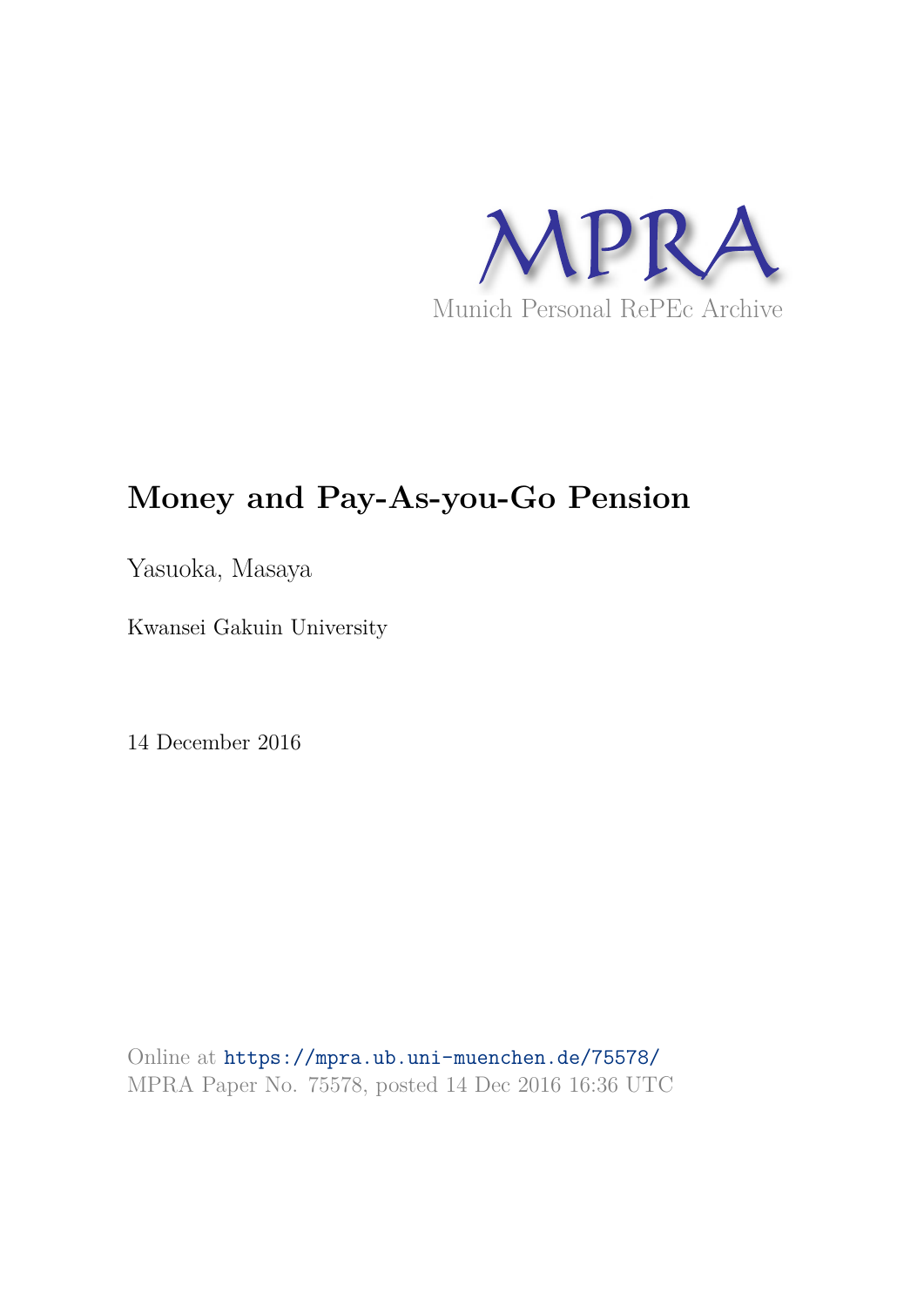## Money and Pay-As-you-Go Pension<sup>∗</sup>

Masaya Yasuoka†

December 14, 2016

#### Abstract

In an aging society with fewer children, a pay-as-you-go pension system presents severe difficulties. A decrease in the share of working people among the population raises the burden for pensions per capita to maintain a constant replacement ratio of pensions. This burden reduces capital accumulation. Therefore, income growth is prevented. The analyses in this paper demonstrate that if the replacement rate of pension is high, a decrease in population growth reduces the income growth rate even if a decrease in population growth can raise the income growth rate per capita because the capital stock that the workers can use increases. However, by setting an appropriate monetary policy for decreasing population growth, the income growth is not prevented by an increase in the burdens for pensions. The negative effect of the burden for pensions on income growth can be eliminated by the change of the money supply rate in the long run.

JEL Classification: H55, E52, O42, J11.

Keywords: Income growth, Pay-as-you-go pension, Monetary policy, Fewer children

<sup>∗</sup>The author is thankful to the seminar participants of Doshisha University and Kochi University of Technology for helpful comments. Research for this paper was supported financially by JSPS KAKENHI Grant Number 26380253. Nevertheless, any remaining errors are the author's responsibility.

<sup>†</sup>Corresponding to: School of Economics, Kwansei Gakuin University, 1-155 Uegahara, Ichiban-Cho, Nishinomiya, Hyogo 662-8501 Japan, Tel.:+81-798-54-6993, E-mail: yasuoka@kwansei.ac.jp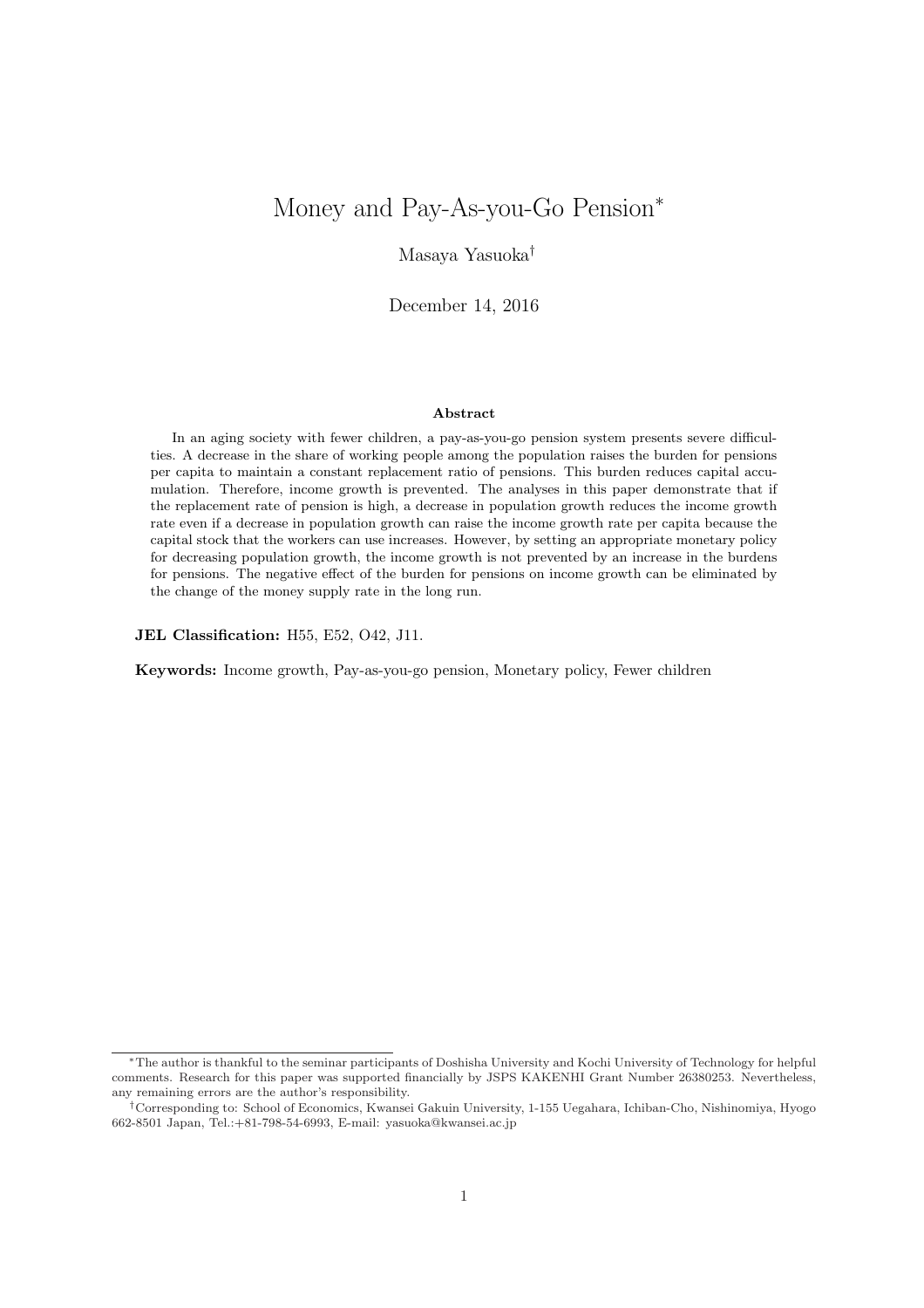## 1 Introduction

In an aging society with fewer children, pension sustainability is an important topic. With pay-as-you-go pension systems, incoming funds paid by younger people are distributed to older people as pensions in a single period. Therefore, fewer children implies a decrease in the number of working people in the future. The per-capita pension burden on younger people becomes larger or the per-capita pension benefit for older people becomes smaller.

#### [Insert Fig. 1 around here.]

Fig. 1 shows the elderly population rate in some OECD countries. As shown in Fig. 1, the elderly population rate continues to increase. Because of an increase in the elderly population rate, younger people must pay for their government to provide a social security system that includes programs such as public pensions and medical services. As shown in Fig. 2, social security contributions continue increasing in some OECD countries. Especially, in Japan, which is highest the elderly population late in the world, social security contributions are steeply increasing.

#### [Insert Fig. 2 around here.]

To maintain the pension benefit, the government must raise the contribution rate for pensions: the burden for younger people should be raised. However, without increasing the contribution rate, the pension benefit can be raised. Fanti and Gori (2010) report that a decrease in the contribution rate for pensions raises the pension benefit because capital accumulation is facilitated by increased saving. As shown by the overlapping-generations model, a pay-as-you-go pension reduces savings, thereby inhibiting capital accumulation. A decrease in the contribution rate increases capital accumulation. Consequently, the wage rate increases. The government can collect sufficient revenue to provide pension benefits.

Other ways to increase the pension benefit without increasing the burden for younger people might be used. A child-care policy such as a child allowance might be used. Van Groezen, Leers, and Meijdam (2003) derive that child allowance can raise fertility. An increase in fertility increases the future number of working people. Therefore, the pension sustainability is strong. Abío, Mahieu and Patxot (2004) and Fenge and Meier (2005) consider an incentive policy by which the pension benefit depends on the number of children in the household. This policy has a positive effect on population growth.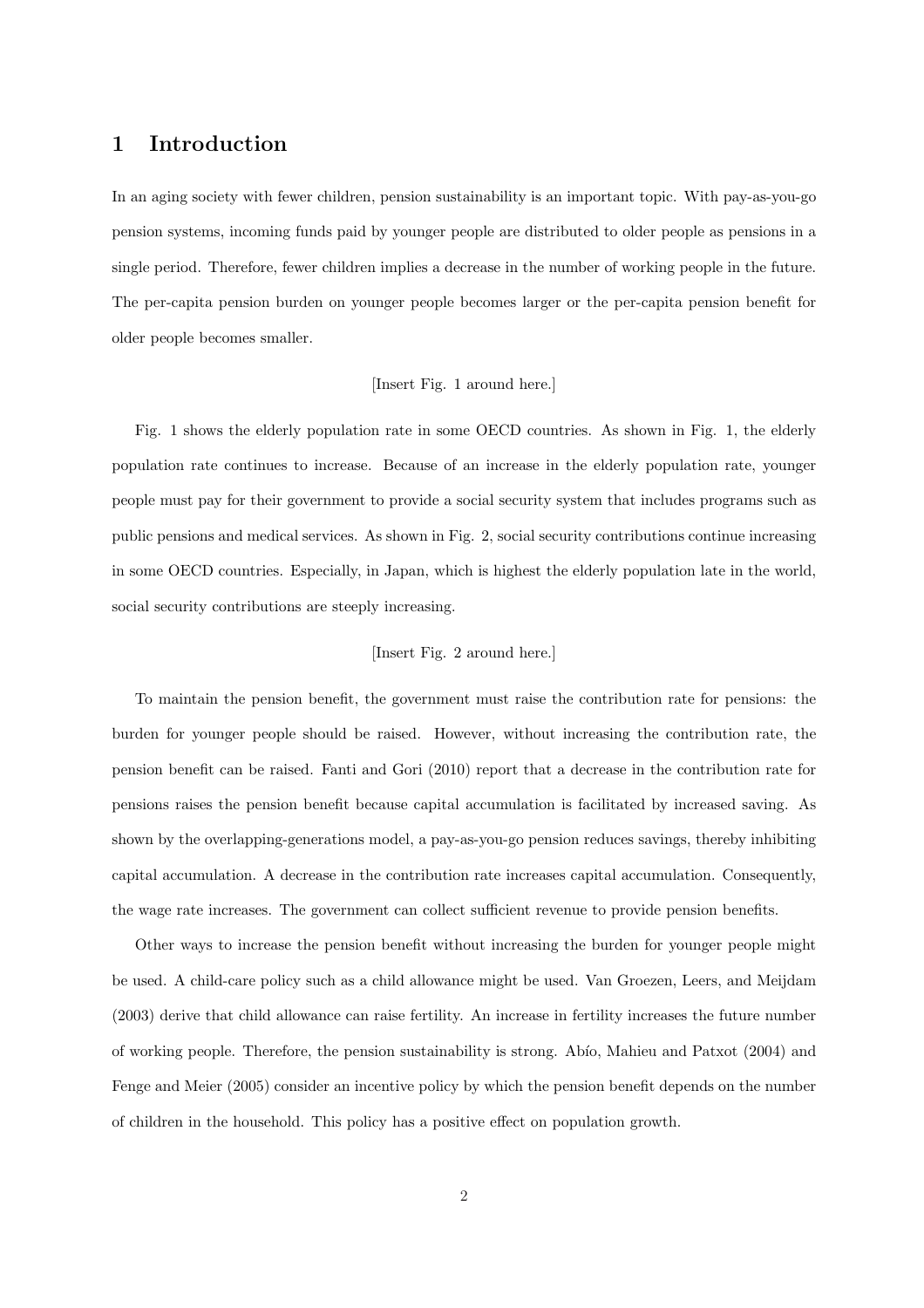As these related studies have demonstrated, some means to maintain or raise pension benefits in an aging society with fewer children society exist. However, other policies can be considered for pensions: monetary policies. This paper sets an endogenous growth model with money in the utility and pay-asyou-go pension and examines how a decrease in population growth affects the income growth rate and the inflation rate.

The main results derived by the analyses described in this paper are presented as follows. The effect of a population growth rate decrease depends on the pension contribution rate. With a low contribution rate, a decrease in the population growth rate raises the income growth rate. Even if a decrease in the number of working people impedes capital accumulation because of an increase in the per-capita burden for pension benefits, a decrease in the number of working people raises the per-capita capital stock and raises the rate of productivity. The income growth rate increases if the latter effect is large.

This paper presents examination of the effect of monetary policy on the income growth rate and the inflation rate. An increase in the money stock raises both the income growth rate and the inflation rate on a balanced growth path. An increase in the inflation rate reduces the demand for money stock and increases the demand for investment. An increase in investment raises the income growth rate because of capital accumulation. Moreover, this paper presents derivation of an endogenous monetary policy. Given a high replacement rate of the pension, a decrease in the population growth rate reduces the income growth rate. Nevertheless, by virtue of an increase in money stock, the income growth rate can be constant. Even if a decrease in population growth and the burden for pensions increases, appropriate monetary policy measures can cancel the negative effects on the income growth rate.

Some studies related to monetary policy exist. Mino and Shibata (1995) examine how monetary policy affects the income growth rate. In addition, Chang, Chen and Chang (2013) describe their examination of how monetary policy affects the income growth rate and welfare in an endogenous growth model. Heer and Maußner (2012) refer to the effects on income inequality. Bhattacharya, Haslag, and Martin (2009) derive an optimal monetary policy. Gregorio (1993) also refers to an optimal monetary policy.

As derived herein, Corneo and Marquardt and Ono (2010) show that a pay-as-you-go pension reduces the income growth rate, too. These papers do not consider monetary policy measures.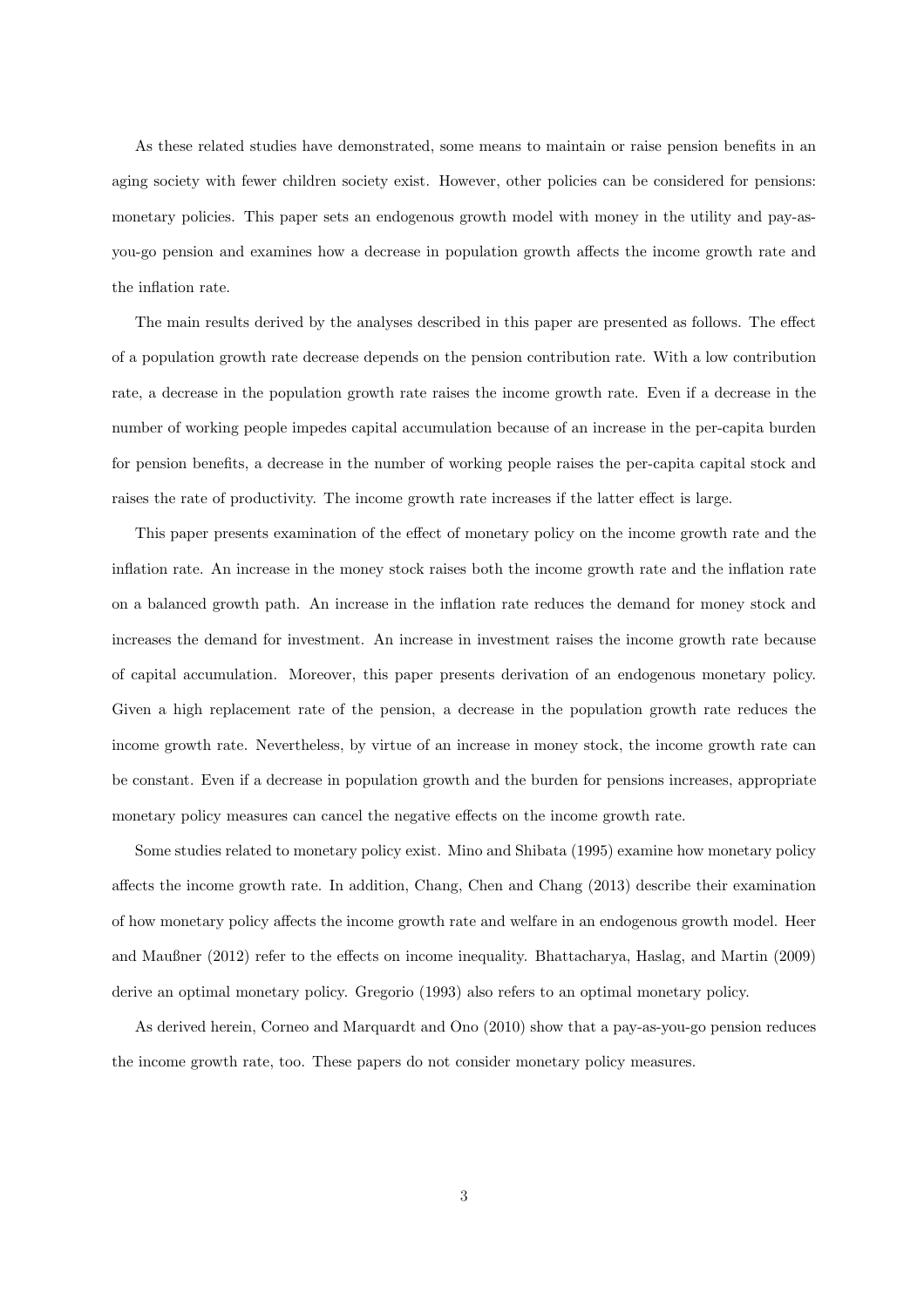Yakita (2006) sets an endogenous growth model with monetary policy and examines how increased life expectancy affects the income growth rate and the inflation rate. Depending on the parameter conditions, the effects of increased life expectancy on the income growth rate and the inflation rate are determined.

No report in the relevant literature describes consideration of monetary policy in a pay-as-you-go pension model. This paper presents a derivation showing that the effect of fewer children on the income growth rate depends on the contribution rate for pensions.

The remainder of this paper presents the following. Section 2 explains the model setting. Section 3 derives the equilibrium. Section 4 presents examination of the respective effects of fewer children on the income growth rate and the inflation rate. Section 5 describes derivation of monetary policy measures that might be used to maintain the income growth rate or the inflation rate. The final section concludes this paper.

## 2 The Model

Three types of agents exist in this model economy: households, firms, and a government. This model economy is assumed as a two-period overlapping-generations model.

#### 2.1 Household

Individuals in the household live in two periods: young and old. In any t period, younger people and the older people exist simultaneously. Younger people supply labor inelastically according to units of time. The individuals in the household care about consumption during the younger period  $c_{1t}$ , the consumption in older period  $c_{2t+1}$ , and the real money stock per capita  $m_t$ . These variables are assumed as real variables. The utility function in this paper is assumed as the following log utility function with money in the utility as assumed by Sidrauski (1967), Walsh (2010) and others

$$
u_t = \alpha \ln c_{1t} + (1 - \alpha) \ln m_t + \rho \ln c_{t+1}, \ 0 < \alpha < 1, \ 0 < \rho < 1. \tag{1}
$$

In that equation,  $\alpha$  denotes the preference for money. Small  $\alpha$  shows that the preference for money is large. Also,  $\rho$  denotes the discount factor. During the young period, households supply labor to obtain the real wage income  $w_t$  and pay the burden for public pension  $\tau_t w_t$ , where  $\tau_t$  denotes the contribution rate for pension.<sup>1</sup> In the older period, the older people can receive the real pension benefit  $Z_{t+1}$ . Then,

 $1$ The analyses in this paper assume an inelastic labor supply and that the wage tax does not distort household allocations.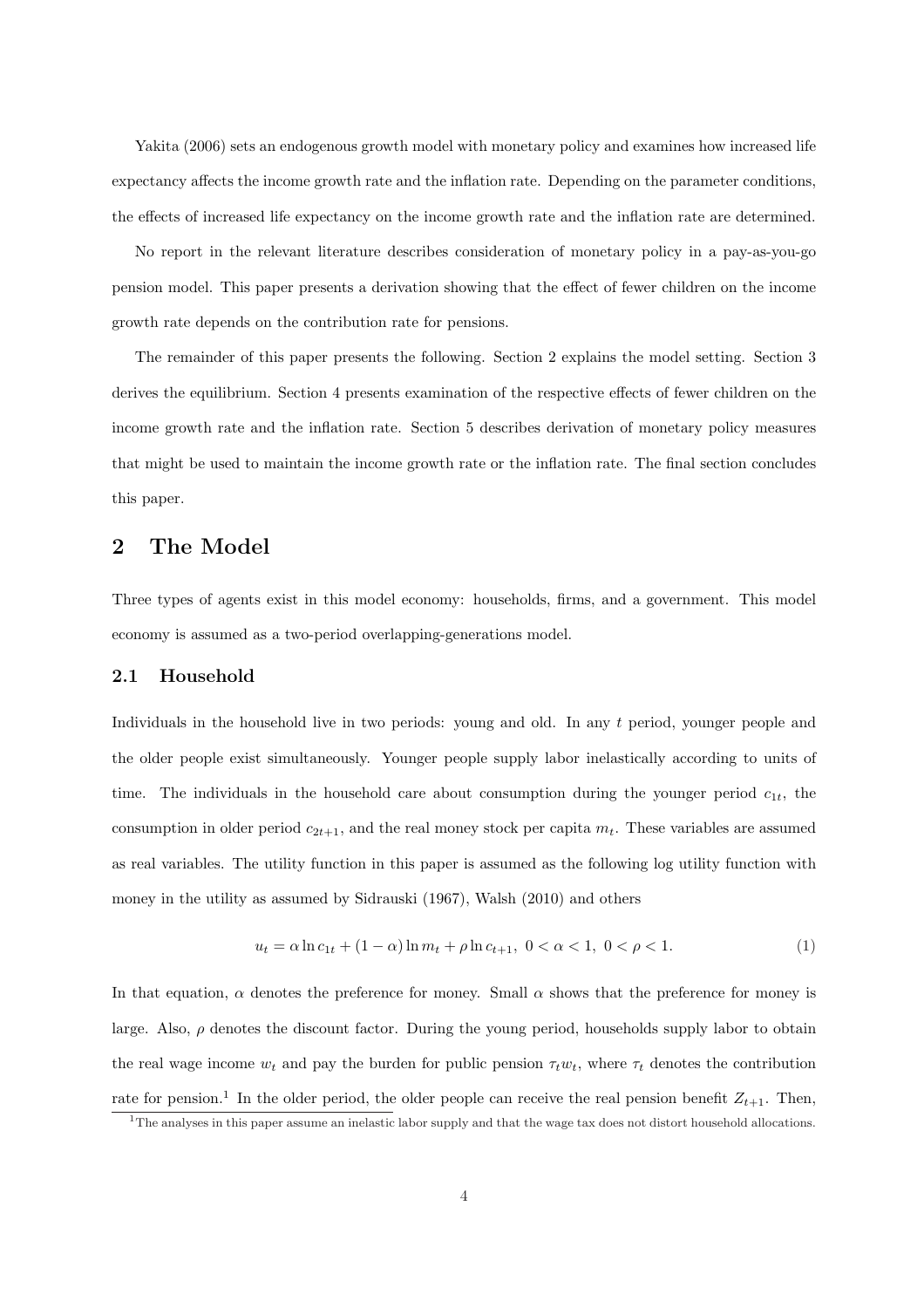the budget constraint in the young period is

$$
s_t = (1 - \tau_t)w_t - c_{1t} - m_t,\tag{2}
$$

where  $s_t$  denotes the real savings.<sup>2</sup> The budget constraint in old period is

$$
c_{2t+1} = (1 + r_{t+1})s_t + \frac{m_t}{1 + \pi_t} + Z_{t+1},
$$
\n(3)

where  $1+\pi_t$  and  $1+r_{t+1}$  respectively denote inflation rate between t and  $t+1$  period and the real interest rate.<sup>3</sup> Then, using (2) and (3), lifetime budget constraint can be derived as

$$
c_{1t} + \frac{c_{2t+1}}{1 + r_{t+1}} = (1 - \tau_t)w_t - \left(1 - \frac{1}{(1 + r_{t+1})(1 + \pi_t)}\right)m_t + \frac{Z_{t+1}}{1 + r_{t+1}}.\tag{4}
$$

The optimal allocations to maximize the utility function (1) subject to budget constraint (4) are derived as

$$
c_{1t} = \frac{\alpha}{1+\rho} \left( (1-\tau_t)w_t + \frac{Z_{t+1}}{1+r_{t+1}} \right),
$$
\n(5)

$$
c_{2t+1} = \frac{\rho(1 + r_{t+1})}{1 + \rho} \left( (1 - \tau_t) w_t + \frac{Z_{t+1}}{1 + r_{t+1}} \right),\tag{6}
$$

$$
m_t = \frac{1 - \alpha}{\left(1 + \rho\right)\left(1 - \frac{1}{(1 + r_{t+1})(1 + \pi_{t+1})}\right)} \left( (1 - \tau_t) w_t + \frac{Z_{t+1}}{1 + r_{t+1}} \right). \tag{7}
$$

We assume  $(1 + r_{t+1})(1 + \pi_t) > 1$  to hold a positive demand for money stock.

#### 2.2 Firms

This model includes the assumption of the final goods production function as the following equation:

$$
Y_t = K_t^{\theta} (A_t L_t)^{1-\theta}, \ 0 < \theta < 1,\tag{8}
$$

where  $Y_t$  denotes final goods. Final goods  $Y_t$  are produced by inputting capital stock  $K_t$  and labor  $L_t$ .  $A_t$  denotes the productivity. Assuming a perfectly competitive market, the real wage rate  $w_t$  and the real interest rate  $1 + r_{t+1}$  are given as

$$
w_t = (1 - \theta)A_t K_t^{\theta} (A_t L_t)^{-\theta}, \qquad (9)
$$

$$
1 + r_{t+1} = \theta K_t^{\theta - 1} (A_t L_t)^{1 - \theta}.
$$
\n(10)

<sup>&</sup>lt;sup>2</sup>Assuming  $P_t$  as the price level,  $P_ts_t = (1 - \tau_t)P_tw_t - P_t c_{1t} - P_t m_t$  is obtained. This real budget constraint in the young period is derived by omitting the equation by  $P_t$ .

<sup>&</sup>lt;sup>3</sup>The nominal budget constraint is  $P_{t+1}c_{2t+1} = (1 + i_{t+1})P_ts_t + P_tm_t + P_{t+1}Z_{t+1}$ . Also,  $i_{t+1}$  denotes the nominal interest rate. Considering  $1 + r_{t+1} = \frac{1+i_{t+1}}{1+\pi_{t+1}}$  (Fisher equation) and omitting  $P_{t+1}$ , the budget constraint in the older period is derived.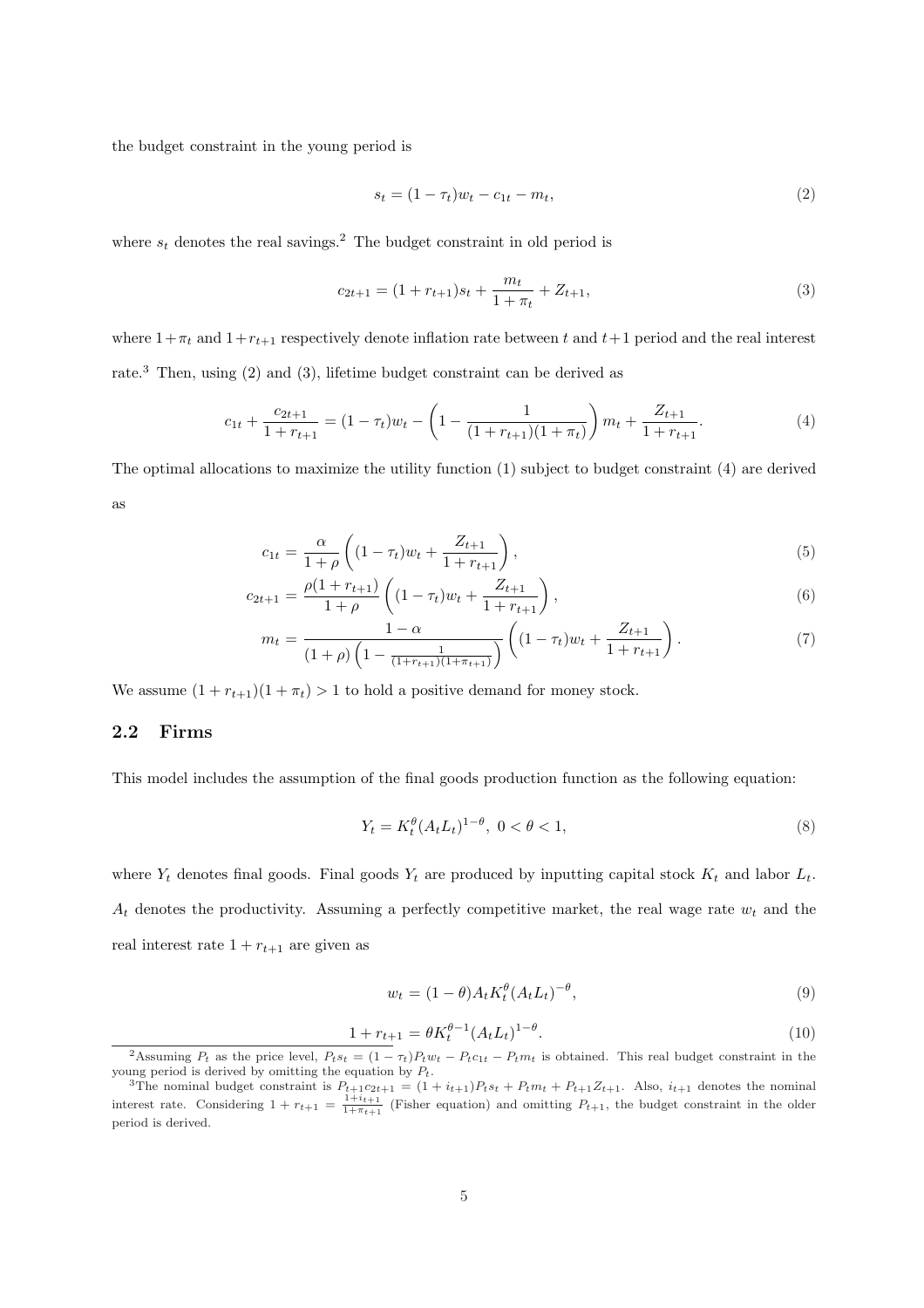This paper presents consideration of the Romer type externality given by Romer (1986), i.e.,  $A_t = a \frac{K_t}{L_t}$ is assumed. This setting is given by Grossman and Yanagawa (1993). a denotes a positive parameter. Then, the wage rate and real interest rate are given as

$$
w_t = (1 - \theta)a^{1 - \theta}k_t, \tag{11}
$$

$$
1 + r_t = \theta a^{1-\theta},\tag{12}
$$

where  $k_t \equiv \frac{K_t}{L_t}$ . The capital stock is assumed to be depreciated in a single period.

### 2.3 Government

The government supplies money at the rate of  $\mu$ (> 0). Assuming an aggregate money stock as  $M_t$ , then the money stock in the next period is  $M_{t+1} = (1 + \mu)M_t$ .  $m_t$  is real money stock per capita. we can obtain  $m_t = \frac{M_t}{P_t N_t}$ , where  $P_t$  denotes the price level in t period and  $N_t$  denotes the total population size of younger people in t period. Then, the older population size is  $N_{t-1}$  in t period. Assuming the population growth rate as  $\frac{N_{t+1}}{N_t} = 1 + n$ , then the dynamics of money stock  $m_t$  is

$$
m_{t+1} = \frac{1+\mu}{(1+\pi_t)(1+n)} m_t.
$$
\n(13)

The government can use seigniorage when issuing currency. The analyses in this paper subsume that the seigniorage is used for non-productive government expenditure.

In addition to the money supply, the government runs a pay-as-you-go pension system. The government collects revenue from younger people at the contribution rate  $\tau_t$  and provides pension benefit  $Z_t$ for older people. Now, considering balanced budget constraint,  $Z_t$  is assumed as presented below:

$$
Z_t = \epsilon w_t. \tag{14}
$$

Therein,  $\epsilon$  represents the replacement rate of pension  $(0 < \epsilon < 1)$ . The government collects the tax revenue to provide fixed pension benefit  $\epsilon w_t$ , such as a defined benefit pension. Then, the pension benefit is  $N_t \tau_t w_t = N_{t-1} \epsilon w_t$ , i.e., the following equation is reduced as

$$
\tau = \frac{\epsilon}{1+n}.\tag{15}
$$

The analyses in this paper assume that the contribution rate is constant over time. The contribution must be pulled up to provide a fixed pension benefit if low fertility brings about a decrease in population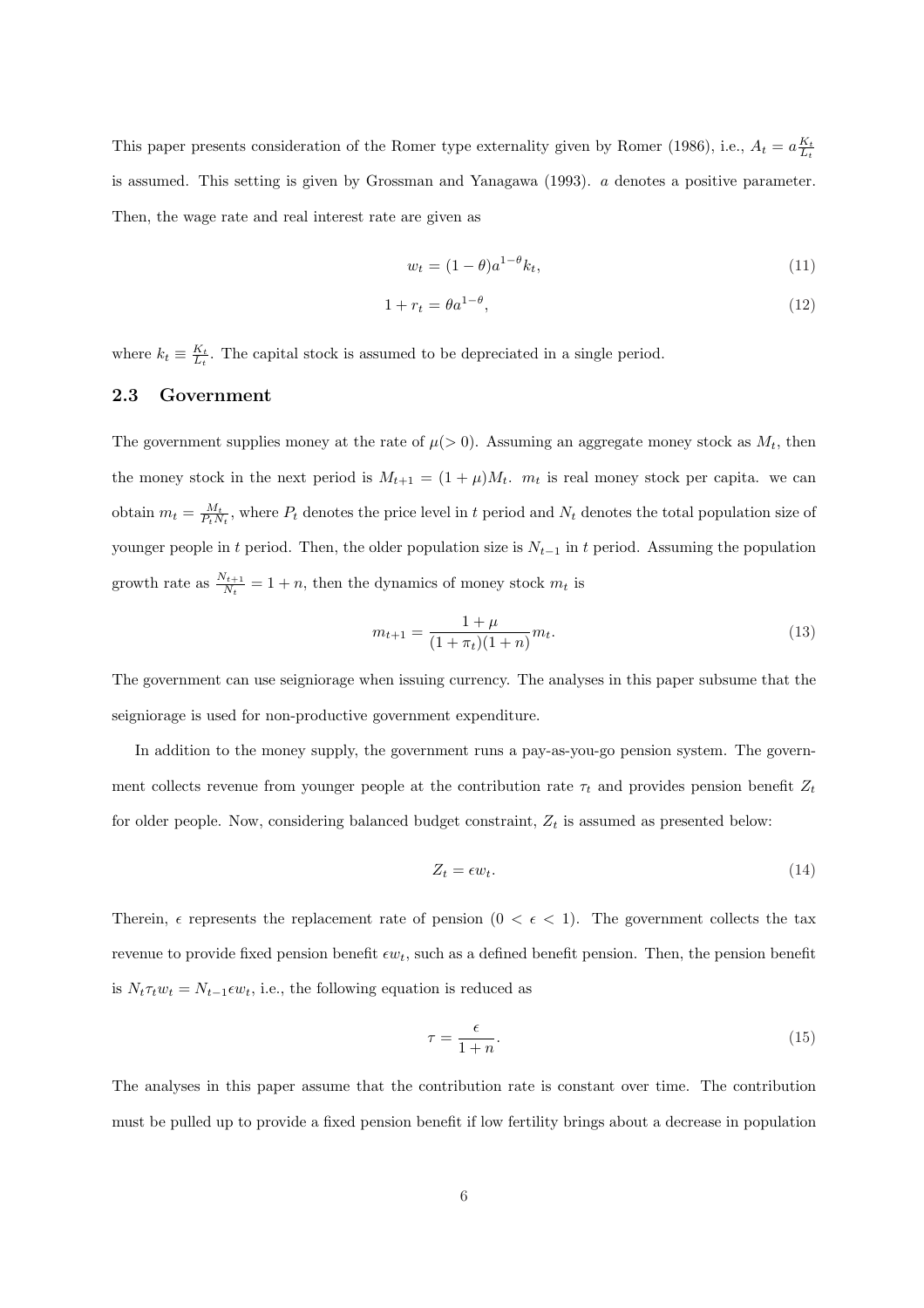growth rate. This paper presents consideration of the defined benefit pension. Such an increase in the burden might occur in OECD countries. In Japan, the contribution rate for pension continues increasing because of an aging society.<sup>4</sup>

## 3 Equilibrium

The equilibrium of this model economy can be specified by three market equilibria of the monetary market, labor market, and capital market. Because of the inelastic labor supply,  $N_t = L_t$  and (11) provide the labor market equilibrium.

The capital market equilibrium is derived as  $K_{t+1} = N_t s_t$ , i.e.,  $(1 + n)k_{t+1} = s_t$ .  $s_t$  is given as  $s_t = (1 - \tau)w_t - c_{1t} - m_t$ . Then, with (5), (7), (11), (12), (14), and (15), the dynamics of capital stock per capita  $k_t$  is derived as shown below:

$$
\frac{k_{t+1}}{k_t} = \frac{\left(1+\rho-\alpha-\frac{1-\alpha}{1-\frac{1}{(1+r)(1+\pi_t)}}\right)\left(1-\frac{\epsilon}{1+n}\right)(1-\theta)a^{1-\theta}}{(1+n)(1+\rho)+\frac{1-\theta}{\theta}\left(\alpha+\frac{1-\alpha}{1-\frac{1}{(1+r)(1+\pi_t)}}\right)}.
$$
(16)

This paper presents consideration of the equilibrium of balanced growth path. Now, when the growth rate is defined as  $1 + g$  ( $g > 0$ ), both the growth rate of capital stock per capita  $\frac{k_{t+1}}{k_t}$  given by (16) and that of  $\frac{m_{t+1}}{m_t}$  given by (13) are equal to  $1 + g^{5}$  Considering (7), (9), (14), and (15), the ratio of  $\frac{m_t}{k_t}$  is given as

$$
\frac{m_t}{k_t} = \frac{1-\alpha}{\left(1+\rho\right)\left(1-\frac{(1+n)}{(1+r)(1+\pi_t)}\right)} \left(\left(1-\frac{\epsilon}{1+n}\right)(1-\theta)a^{1-\theta} + \frac{\epsilon(1-\theta)(1+g)}{\theta}\right). \tag{17}
$$

In the balanced growth path with constant inflation rate  $\pi$ ,  $\frac{m_t}{k_t}$  is also constant. Then, the growth rate of  $\frac{m_{t+1}}{m_t}$  is  $1+g$ .

## 4 Fewer Children Society

This section presents an examination of how fewer children, i.e., a decrease in population growth rate affects the income growth rate and inflation rate. The income growth rate  $1 + g$  and the inflation rate  $\pi$ 

$$
{}^{5}\text{Considering (13) and (16), } 1+g = \frac{\left(1+\rho-\alpha-\frac{1-\alpha}{1-\frac{(1+g)(1+n)}{(1+r)(1+\mu)}}\right)\left(1-\frac{\epsilon}{1+n}\right)(1-\theta)a^{1-\theta}}{(1+n)(1+\rho)+\frac{1-\theta}{\theta}\left(\alpha+\frac{1-\alpha}{1-\frac{(1+g)(1+n)}{(1+r)(1+\mu)}}\right)}
$$
 is reduced. The growth rate  $1+g$  can

be obtained uniquely to hold the equation.

<sup>&</sup>lt;sup>4</sup>In Japan, the contribution rate continues increasing to 18.3% by 2017.(Data: Ministry of Health, Labour and Welfare, Japan)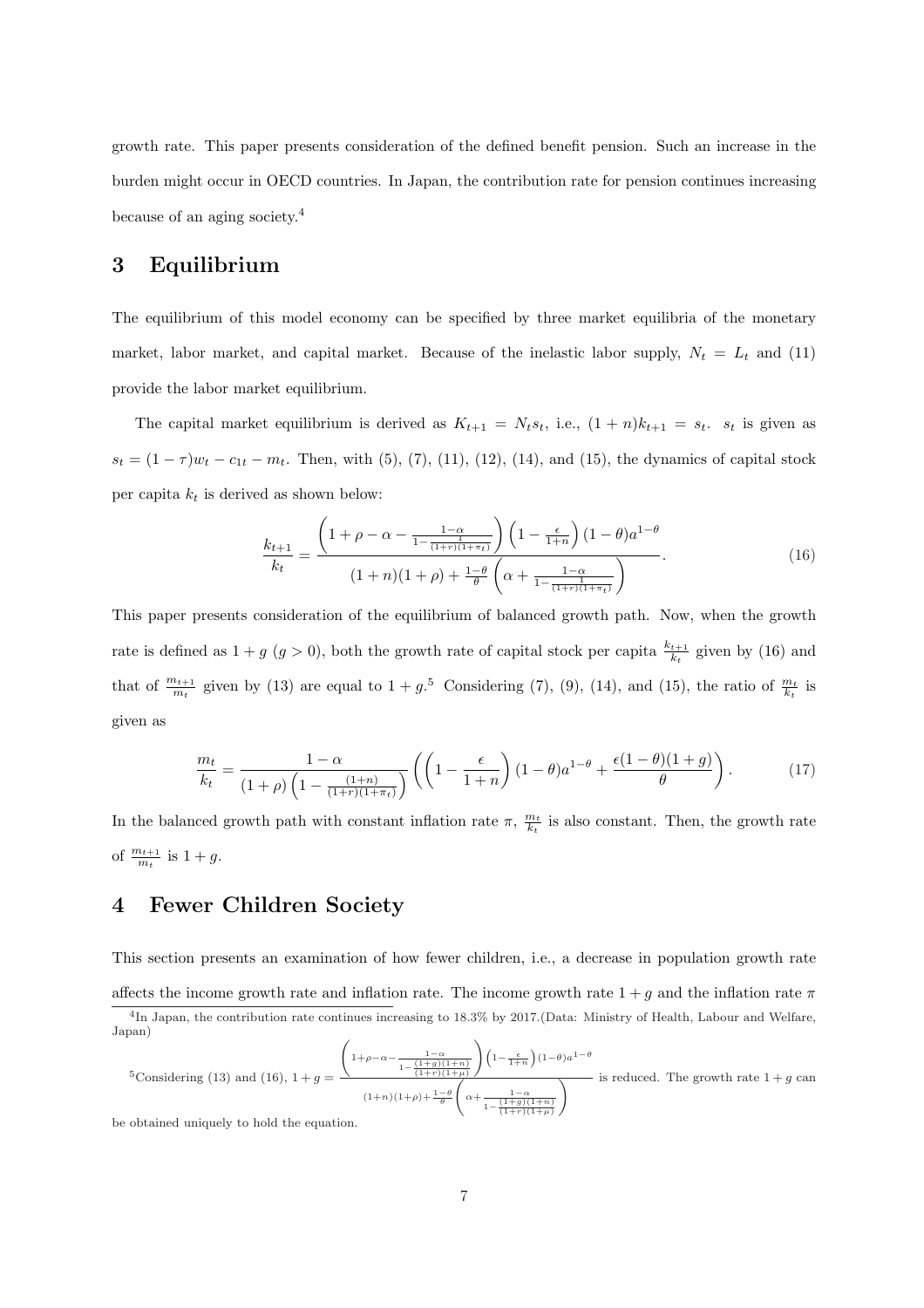in balanced growth path are given as

$$
1 + g = \frac{\left(1 + \rho - \alpha - \frac{1 - \alpha}{1 - \frac{1}{(1 + r)(1 + \pi)}}\right)\left(1 - \frac{\epsilon}{1 + n}\right)(1 - \theta)a^{1 - \theta}}{(1 + n)(1 + \rho) + \frac{1 - \theta}{\theta}\left(\alpha + \frac{1 - \alpha}{1 - \frac{1}{(1 + r)(1 + \pi)}}\right)},\tag{18}
$$

$$
1 + g = \frac{1 + \mu}{(1 + \pi)(1 + n)}.\tag{19}
$$

Total differentiation of (18) and (19) by  $g, \pi$  and n at the balanced growth path reduces the following equations  $as^6$ 

$$
\begin{pmatrix} \phi_1 & -\phi_2 \\ 1 & \frac{1+g}{1+\pi} \end{pmatrix} \begin{pmatrix} \frac{dg}{dn} \\ \frac{d\pi}{dn} \end{pmatrix} = \begin{pmatrix} \phi_3 \\ -\frac{1+g}{1+n} \end{pmatrix},
$$

where

$$
\phi_1 = (1+n)(1+\rho) + \frac{1-\theta}{\theta} \left( \alpha + \frac{1-\alpha}{1 - \frac{1}{(1+r)(1+\pi)}} \right) > 0,
$$
  

$$
\phi_2 = \frac{1-\alpha}{\left(1 - \frac{1}{(1+r)(1+\pi)}\right)^2} \frac{1-\theta}{(1+r)(1+\pi)^2} \left(\frac{1+g}{\theta} + a^{1-\theta} \left(1 - \frac{\epsilon}{1+n}\right)\right) > 0,
$$
  

$$
\phi_3 = \left(1+\rho-\alpha - \frac{1-\alpha}{1 - \frac{1}{(1+r)(1+\pi)}}\right) \frac{\epsilon(1-\theta)a^{1-\theta}}{(1+n)^2} - (1+\rho)(1+g).
$$

The effects of decreased population growth (fewer children) on the income growth rate and inflation rate in the balanced growth path are

$$
\frac{dg}{dn} = \frac{\frac{1+g}{1+\pi}\phi_3 - \frac{1+g}{1+\pi}\phi_2}{det},
$$
\n(20)

$$
\frac{d\pi}{dn} = \frac{-\frac{1+g}{1+n}\phi_1 - \phi_3}{det},\tag{21}
$$

where  $det = \frac{1+g}{1+\pi} \phi_1 + \phi_2 > 0$ . The signs of these equations are ambiguous because the sign of  $\phi_3$ is ambiguous. The first term of  $\phi_3$  presents the positive effect of an increase in population growth on the income growth. An increase in population growth reduces the burden of pensions for younger people. Then, the younger people can increase the savings. Therefore an increase in capital accumulation facilitates income growth in an increase in population growth n. However, the second term of  $\phi_3$  shows the negative effect of an increase in population growth on the income growth. An increase in population growth makes the population size large and reduces the capital stock per capita. Then, the income growth per capita  $1+g$  is reduced. The positive effect on income growth shows the effect of a decrease in burdens for pension. Without  $\epsilon$ , an increase in population growth brings about negative effects on income growth.

 ${}^{6}$ See Appendix for a detail proof.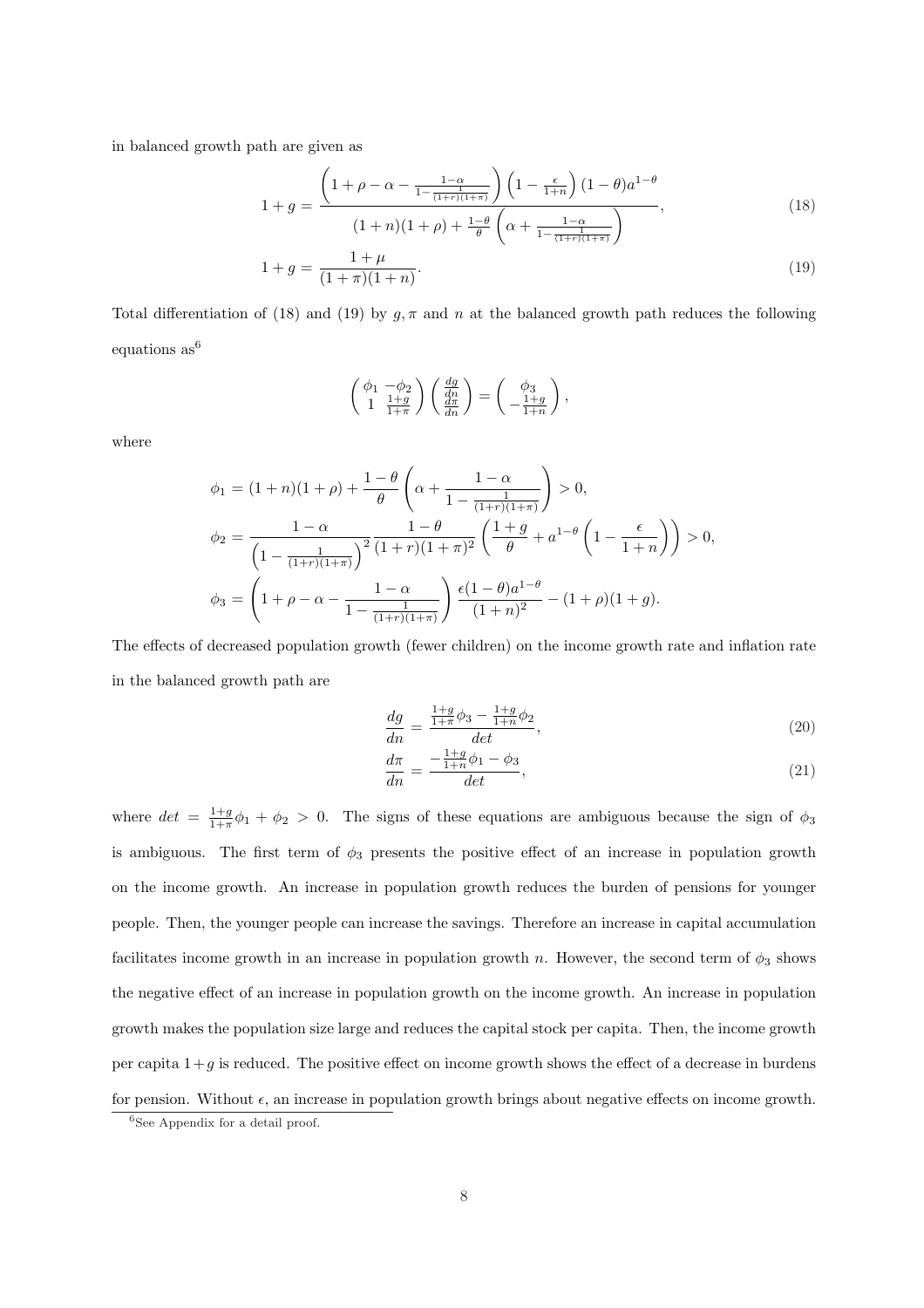If  $\phi_3 > 0$ , i.e., the positive effect on income growth is larger than the negative effect on income growth, then an increase in population growth brings about  $\frac{d\pi}{dn} < 0$ . However, even if the sign of  $\frac{d\pi}{dn}$ is determined, the sign of  $\frac{dg}{dn}$  remains ambiguous because of the change in demand for money  $m_t$ . This point demonstrates that the inflation rate decreases in an increase in population growth n if  $\frac{d\pi}{dn} < 0$  is obtained. A decrease in the inflation rate increases the demand for money, as shown by (7), because of an increase in benefits from holding money. The household decreases savings  $s_t$ . Capital accumulation decreases because they hold more cash. Actually,  $\phi_2$  shows the effect of the demand for money on income growth.

Then, how does a decrease in population growth affect the income growth and the inflation rate with a pay-as-you-go pension? I define  $\epsilon^*$  to hold  $\phi_3 = 0.7 \phi_3 > 0$  and  $\frac{d\pi}{dn} < 0$  is obtained if  $\epsilon^* < \epsilon < 1$ . That is, a decrease in population growth increases the inflation rate. However, the effect on the income growth is ambiguous because  $\phi_3 > 0$  and  $\phi_2 > 0$ .

The sign of  $\frac{dg}{dn}$  is always negative because  $\phi_3 < 0$  if  $\epsilon < \epsilon^*$ . Then, a decrease in population growth increases income growth because the workers can use more capital stock per capita. However, the sign of  $\frac{d\pi}{dn}$  is ambiguous because  $\phi_1 > 0$  and  $\phi_3 < 0$ . Then, the proof above reduces to the following proposition.

**Proposition 1** A decrease in population growth increases the inflation rate if  $\epsilon^* < \epsilon < 1$ . The effect on the income growth rate is ambiguous. A decrease in population growth raises the income growth rate if  $\epsilon < \epsilon^*$ . The effect on the inflation rate is ambiguous.

A decrease in population growth has the effect of increasing the capital stock per capita. Such a result is derived in related studies such as that of the Solow (1956) model. However, this paper includes two other effects. One is the effect of the pension burden. A decrease in population growth raises the pension burden for younger people because people of working generations decrease. The burden per capita must be pulled up when the government makes the level of pension benefit for older people constant if the working generations of people decrease. The level of pension is the replacement ratio of pension  $\epsilon$ . This negative effect of a decrease in population on the income growth is greater if  $\epsilon$  is larger.

The other effect is the effect via the demand for money stock. As shown by  $\phi_2$ , a decrease in population

<sup>7</sup>See Appendix for a detailed proof.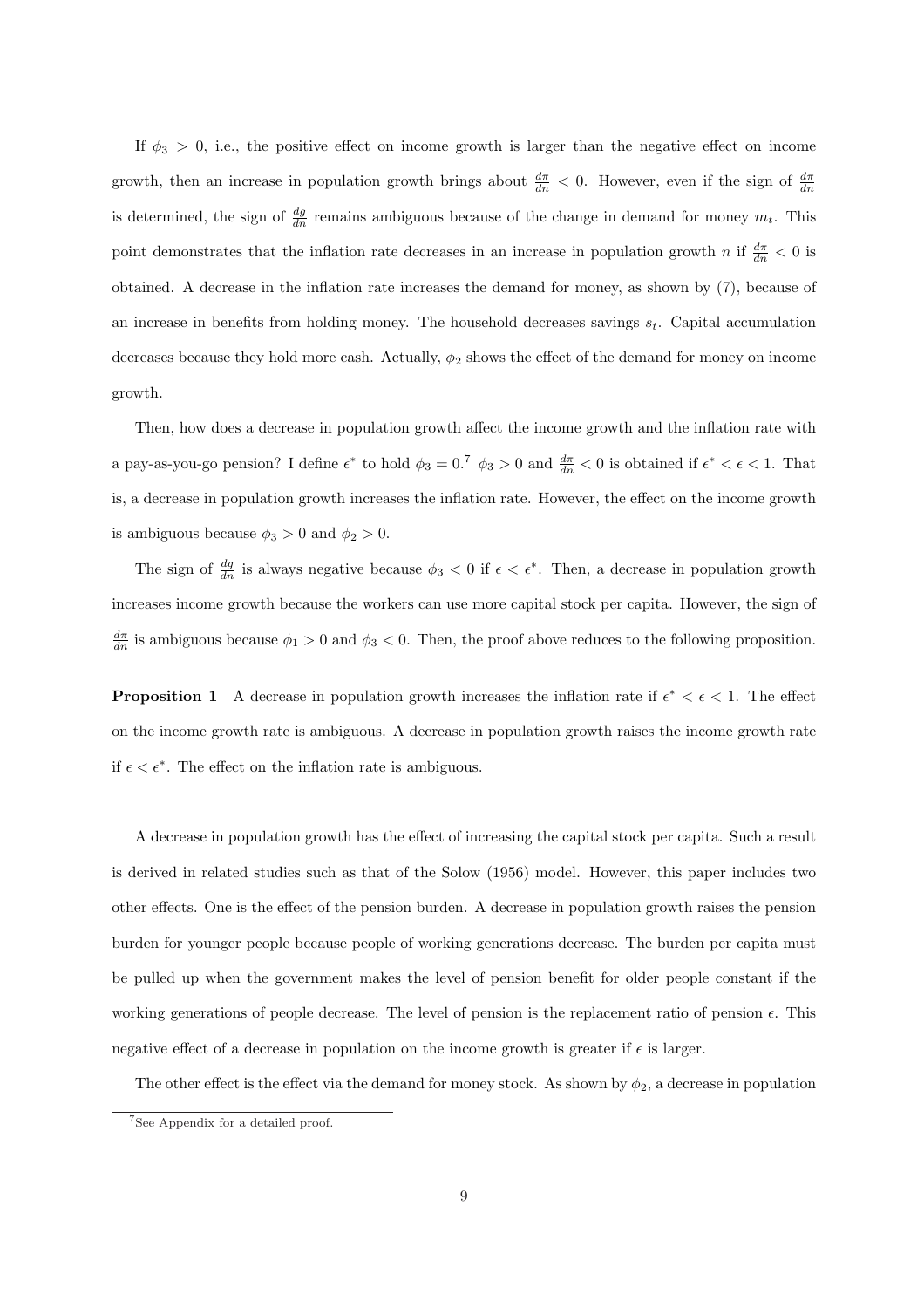growth has the effect of an increase in the inflation rate.<sup>8</sup> This effect decreases the demand for money and then the savings to bring about increased capital accumulation. Therefore, an increased pension burden does not necessarily decrease the income growth rate.

Yakita (2006) examines life expectancy effects on the income growth rate and inflation rate. An increase in life expectancy and a decrease in the population growth are substantially equivalent in terms of processes of an aging society with fewer children. Both this paper and Yakita (2006) present the same result: the parameter conditions determine the effects on income growth and inflation. However, this paper presents derivation indicating that the effect is determined by the replacement rate of the pension  $\epsilon$ .

## 5 Monetary Policy

This section presents an examination of how monetary policy affects the income growth and inflation rate. Moreover, the following subsection presents examination of endogenous monetary policy. Concretely, we derive the appropriate monetary policy to maintain the income growth rate or the inflation rate in an environment with a decreasing population growth rate. As derived in the preceding section, a decrease in the population growth rate might give negative effects on the income growth rate. This research shows how the government should provide the money stock in a society with fewer children.

## 5.1 Effect of Monetary Policy

This subsection presents effects of monetary policy on the income growth rate and the inflation rate. Total differentiation of (13) and (16) by  $g, \pi$ , and  $\mu$  presents the following signs:

$$
\frac{dg}{d\mu} = \frac{\phi_2 \frac{1+g}{1+\mu}}{det} > 0,\tag{22}
$$

$$
\frac{d\pi}{d\mu} = \frac{\phi_1 \frac{1+g}{1+\mu}}{det} > 0.
$$
\n(23)

These results are intuitive. An increase in the money supply increases the inflation rate based on the 'quantity theory of money'. An increase in the inflation rate decreases the demand for money stock. Then, households increase savings or investment for goods. Therefore, capital accumulation is facilitated.

<sup>&</sup>lt;sup>8</sup>Given q and  $\mu$  at (19), a decrease in population growth n increases the inflation rate  $\pi$ .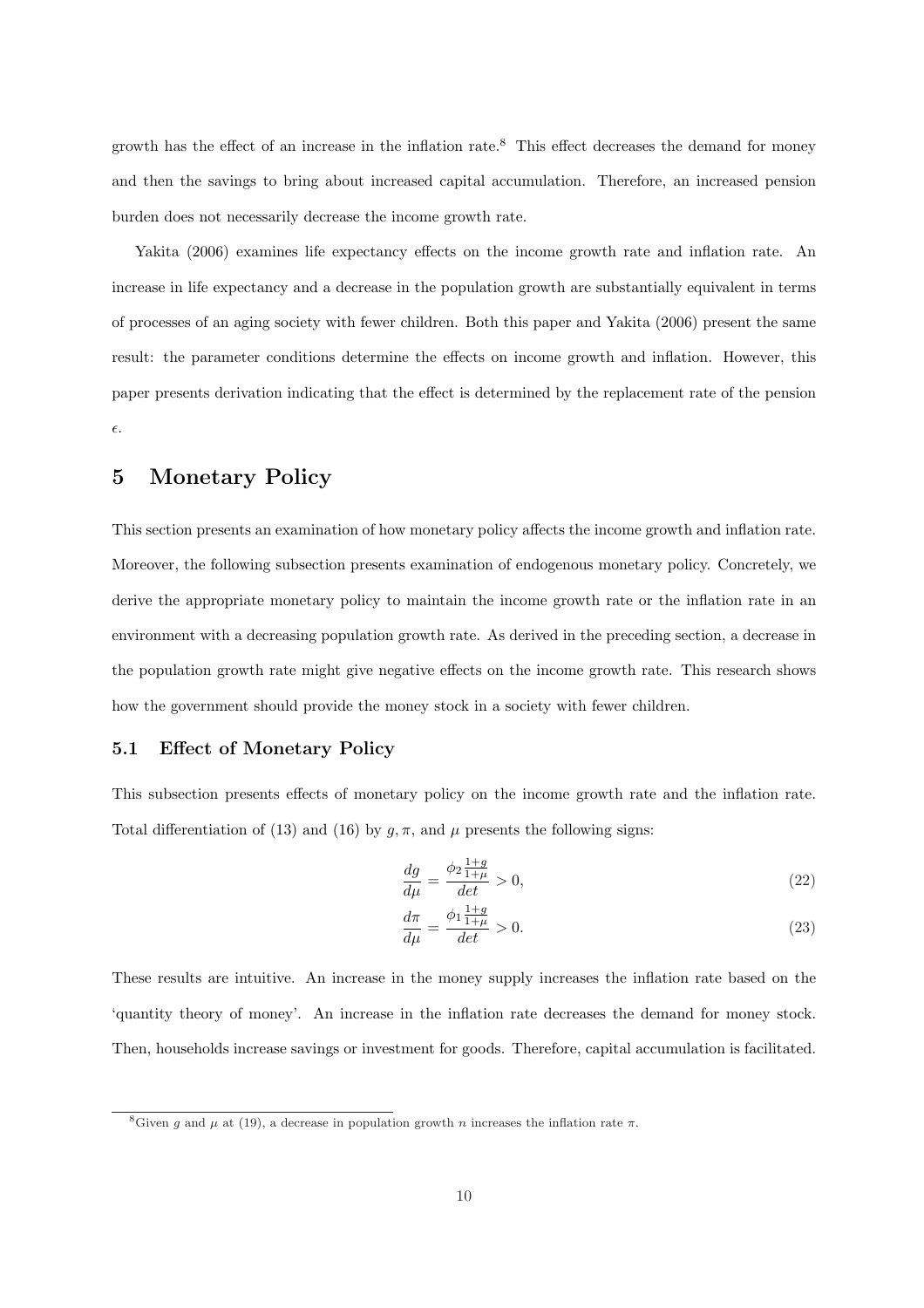### 5.2 Endogenous Monetary Policy

This subsection derived the endogenous monetary policy to maintain the income growth rate or the inflation rate. The income growth rate and inflation rate might change if the population growth rate decreases. This subsection presents consideration of a policy to maintain the income growth rate or the inflation rate by changing the money supply rate  $\mu$  with a decreasing population growth rate n.

First, we derive the appropriate monetary policy to maintain the income growth rate  $\frac{dg}{d\mu} = 0$ . A decrease in the income growth rate reduces the income level in the future period. The welfare of future generations might decrease. Consequently, there exists an appropriate reason to maintain the income growth rate. From total differentiation of (18) and (19) by  $\pi$ , n and  $\mu$ , the following signs are obtained:

$$
\frac{d\mu}{dn} = -\frac{\phi_3}{\phi_2} + \frac{1+\mu}{1+n},\tag{24}
$$

$$
\frac{d\pi}{d\mu} = \frac{1+n}{1+\mu} \frac{1}{\frac{1+n}{1+\pi} - \frac{\phi_2}{\phi_3}}.\tag{25}
$$

These signs are ambiguous. However, without the burden for pension  $\epsilon$ ,  $\phi_3$  is invariably negative. Therefore,  $\frac{d\mu}{dn} > 0$  and  $\frac{d\pi}{d\mu} > 0$ . However, considering a pay-as-you-go pension, the sign of  $\frac{d\mu}{dn}$  is ambiguous. Now, this paper presents consideration of a case for which  $\phi_3 > 0$ , by which a decrease in population growth negatively affects the income growth rate by an increase in the per-capita burden for pensions. A decrease in population growth is expected to raise the supply rate of money stock to maintain the income growth rate if  $\frac{\phi_3}{\phi_2} > \frac{1+\mu}{1+n}$ . A decrease in the population growth negatively affects the income growth rate because of an increase in the pension burden. The inflation rate must be raised to recover the income growth.

However, if  $\frac{\phi_3}{\phi_2} < \frac{1+\mu}{1+n}$ , then a decrease in population growth can be expected to reduce the supply rate of money stock to maintain income growth. A decrease in population has a positive effect on the inflation rate, as shown by (19) for given  $1 + g$ . A high inflation rate accelerates investment. Then the income growth is higher than the initial growth rate. The supply rate of the money stock should be reduced to prevent income growth. The inflation rate is given as (25) to maintain the income growth rate.

Second, we derive an endogenous monetary policy to maintain the inflation rate  $\frac{d\pi}{d\mu} = 0$ . An increase in the inflation rate entails higher costs such as shoe costs and menu costs. Therefore, the inflation rate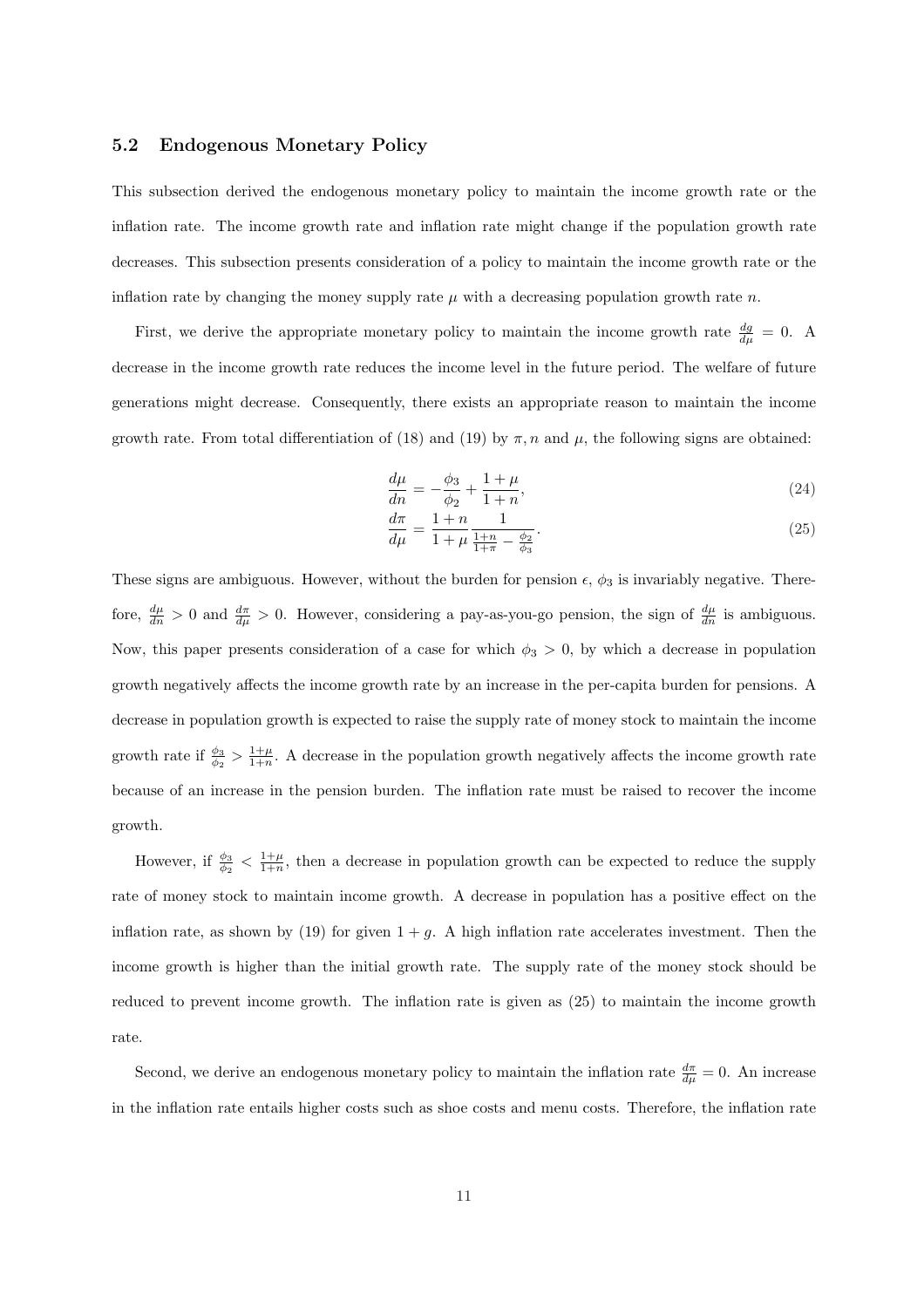should not be raised. Total differentiation of (18) and (19) by  $g, n$ , and  $\mu$  gives the following signs:

$$
\frac{d\mu}{dn} = \frac{\frac{1+n}{1+g}\frac{\phi_3}{\phi_1} + 1}{\frac{1+n}{1+\mu}},\tag{26}
$$

$$
\frac{dg}{d\mu} = \frac{\frac{1+g}{1+\mu}}{1 + \frac{1+g}{1+n}\frac{\phi_1}{\phi_3}}.\tag{27}
$$

Here,  $\phi_3 > 0$  is assumed. Then, both  $\frac{dg}{d\mu}$  and  $\frac{d\mu}{dn}$  are positive. A decrease in population growth is expected to reduce the supply rate of money stock, as shown by (26). Considering (19), a decrease in population growth increases the inflation rate. The money supply rate is expected to decrease, not to increase the inflation rate. Because of a decrease in the money supply, the income growth rate is reduced because the burden for pension increases. Then, the following proposition is established.

**Proposition 2** With a decrease in population growth rate  $n$ , the government sets the monetary policy to hold (24) to maintain the income growth rate. Then, the inflation rate is changed, as shown by (25). The monetary policy is set as (26) if the government wants to maintain the inflation rate. Then, the income growth rate is given as (27).

Considering  $(24)$ – $(27)$  in  $\phi_3 > 0$ , the government should adopt some policy to maintain the income growth rate because the inflation rate might decrease. The effects of these policies are determined by the pension replacement ratio  $\epsilon$ .

## 6 Conclusion

This paper presents an examination of how a decrease in the population growth as shown in an aging society with fewer children affects the income growth rate and the inflation rate in the balanced growth path in the model with money in the utility and pay-as-you-go pension. A decrease in population growth has a positive effect on income growth because the workers can use more capital stock per capita. However, considering the pension burden, decreased population growth negatively affects income growth. Public pensions have a negative effect on capital accumulation, as shown by many related studies. The per-capita pension burden decreases. Capital accumulation might increase if younger people increase in number as a result of child care policies. The government might decrease the pension burden for younger people and cut benefits for older people to maintain the income growth rate. However, considering monetary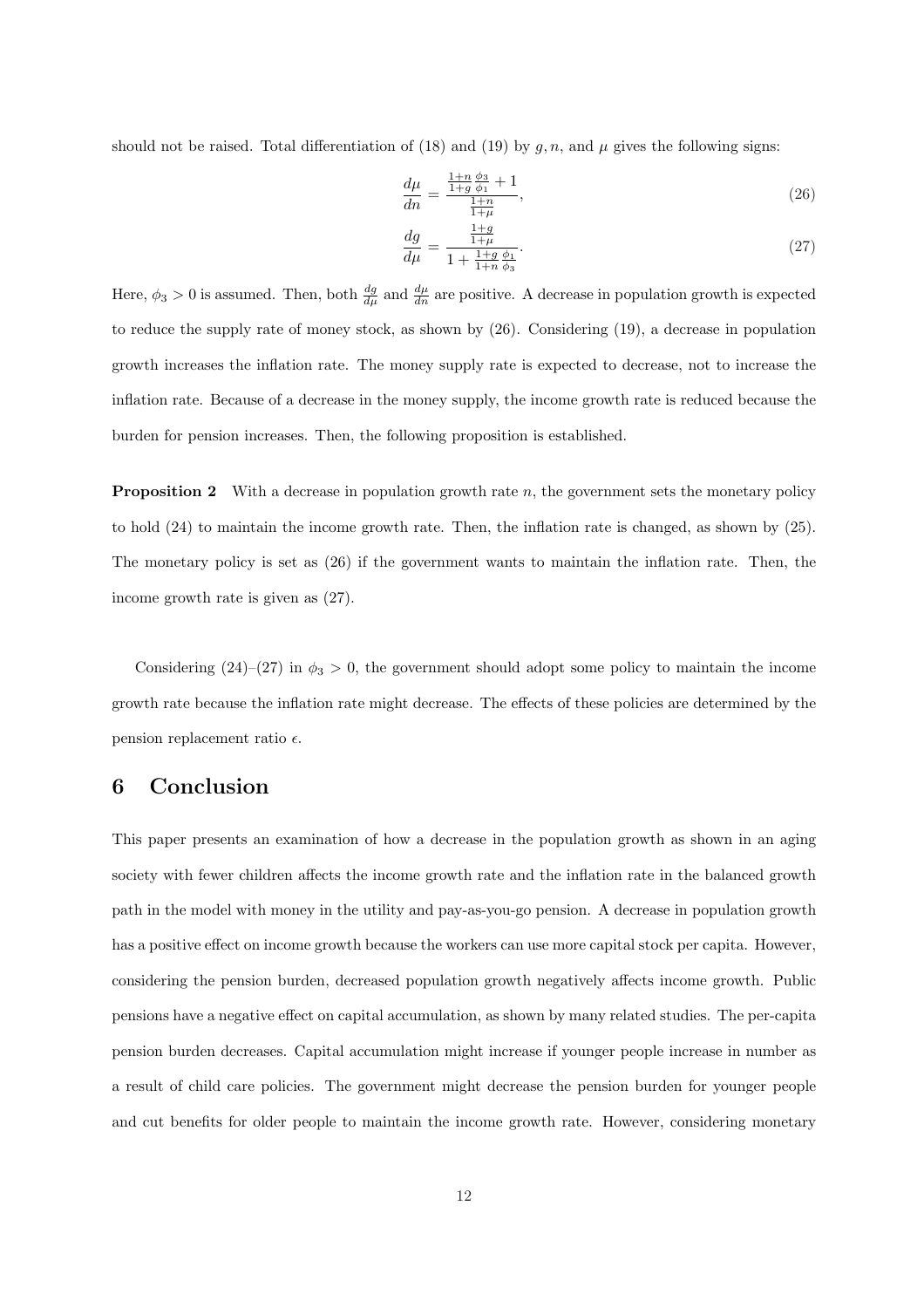policy, even if a decrease in population growth decreases the income growth rate, income growth can be expected to recover by virtue of an appropriate monetary policy.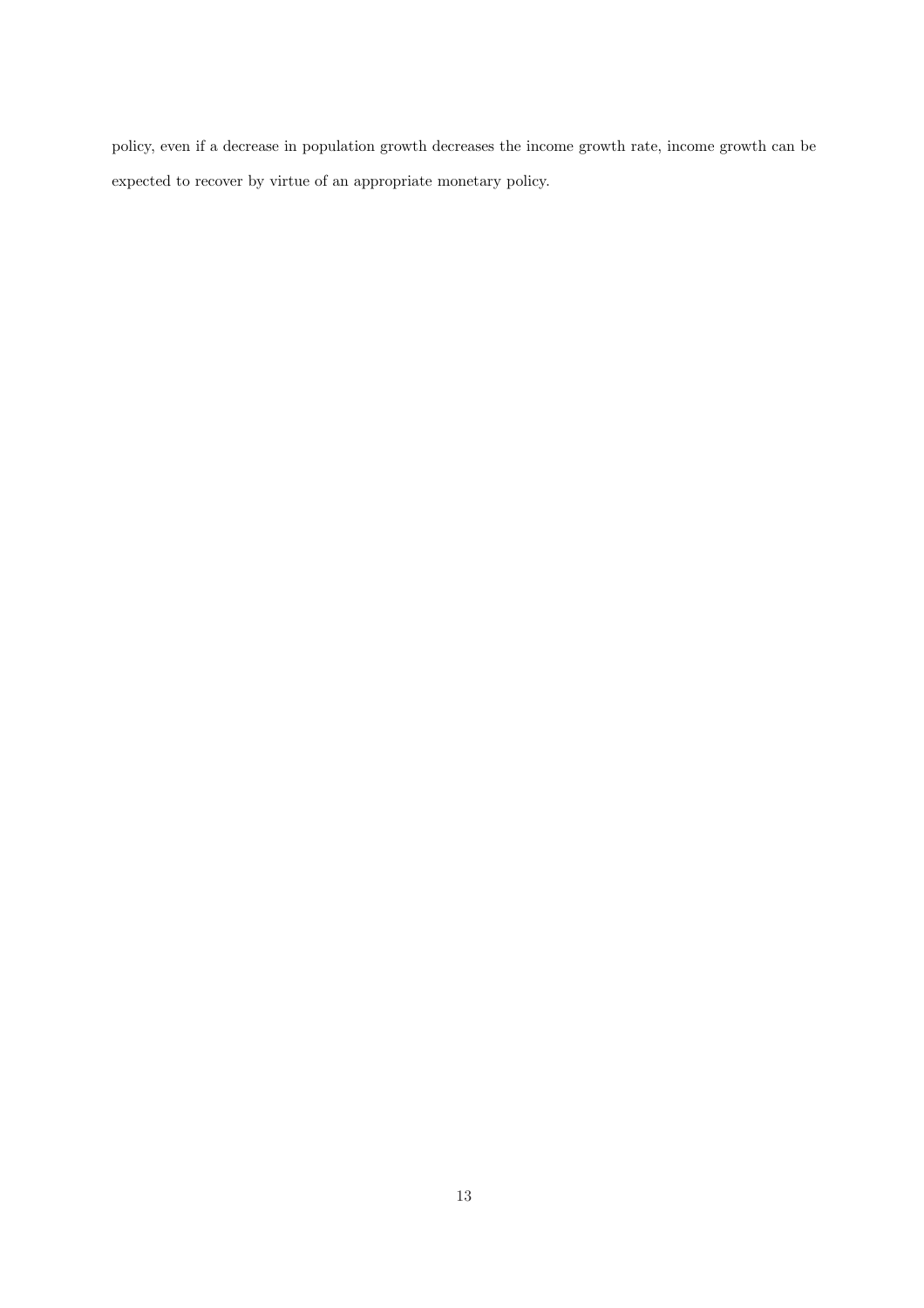## References

- [1] Abío G., Mahieu G. and Patxot C. (2004) "On the optimality of PAYG pension systems in an endogenous fertility setting," Journal of Pension Economics and Finance vol.3(1), pp.35-62.
- [2] Bhattacharya J., Haslag J. and Martin A. (2009) "Optimal monetary policy and economic growth," European Economic Review vol.53, pp.210-221.
- [3] Chang W.-Y., Chen Y.-A. and Chang J.-J. (2013) "Growth and welfare effects of monetary policy with endogenous fertility," Journal of Macroeconomics vol.35, pp.117-130.
- [4] Corneo G. and Marquardt M. (2000) "Public pensions, unemployment insurance, and growth," Journal of Public Economics vol.75, pp.293-311.
- [5] Fanti L. and Gori L. (2010) "Increasing PAYG pension benefits and reducing contribution rates," Economics Letters vol.107, pp.81-84.
- [6] Fenge R. and Meier V. (2005) "Pensions and fertility incentives," Canadian Journal of Economics vol.38, pp.28-48.
- [7] Gregorio J. D. (1993) "Inflation, taxation, and long-run growth," Journal of Monetary Economics vol.31, pp.271-298.
- [8] Grossman G. M. and Yanagawa, N. (1993) "Asset bubbles and endogenous growth," Journal of Monetary Economics vol.31(1), pp.3-19.
- [9] Heer B. and Maußner A. (2012) "The burden of unanticipated inflation: Analysis of an overlappinggenerations model with progressive income taxation and staggererd prices," Macroeconomic Dynamics vol.16, pp.278-308.
- [10] Mino K. and Shibata A. (1995) "Monetary policy, overlapping generations, and patterns of growth," Economica vol.62, pp.179-194.
- [11] Ono T. (2010) "Growth and unemployment in an OLG economy with public pensions," Journal of Population Economics vol.23, pp.737-767.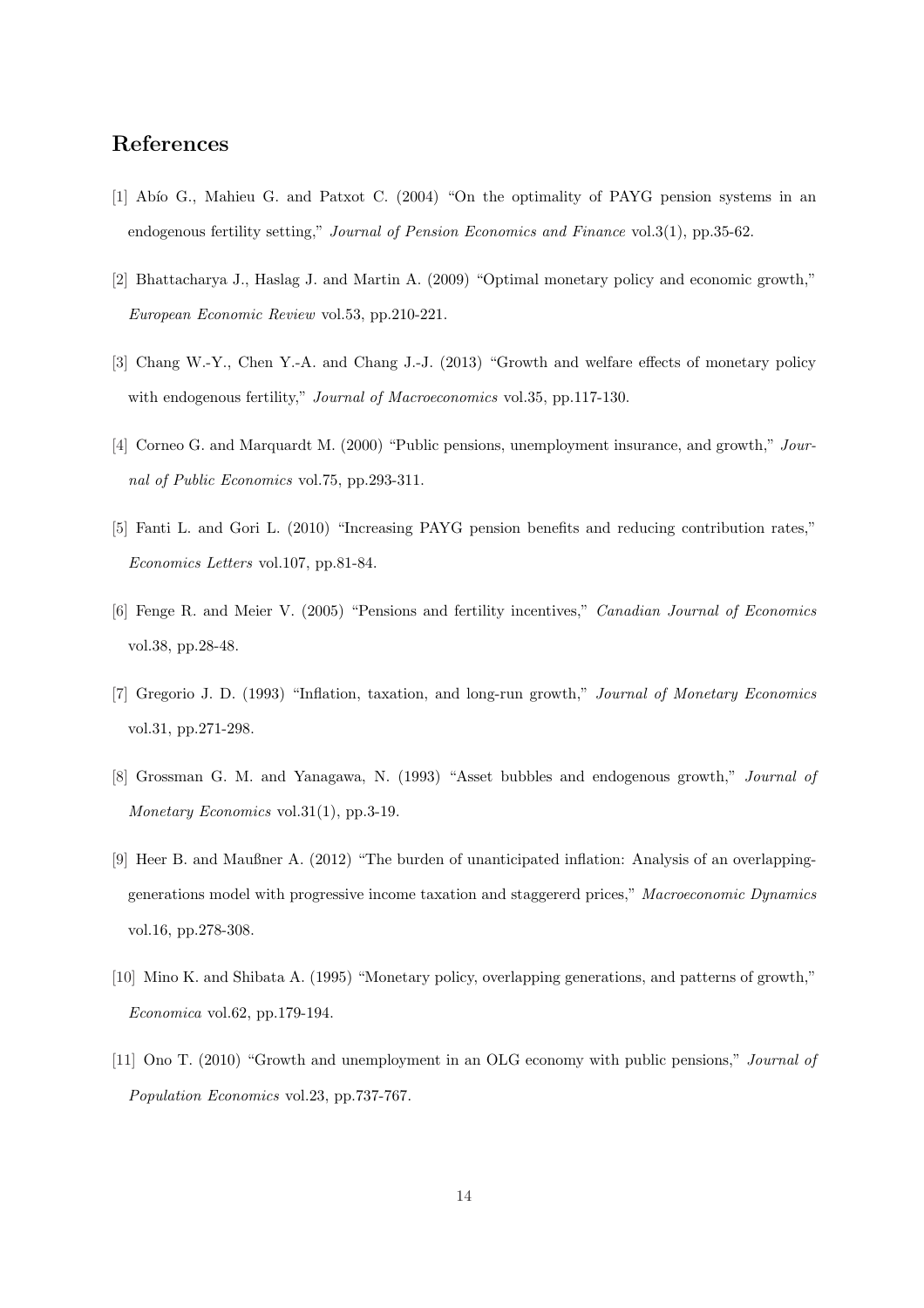- [12] Romer P. M. (1986) "Increasing returns and long-run growth," Journal of Political Economy vol. 94(5), pp.1002-1037.
- [13] Sidrauski M. (1967) "Rational Choice and patterns of growth in a monetary economy," American Economic Review vol.57 $(2)$ , pp.534-544.
- [14] Solow R. (1956) "A contribution to the theory of economic growth," Quarterly Journal of Economics vol.70(1), pp.65-94.
- [15] van Groezen B., Leers, T. and Meijdam L. (2003) "Social security and endogenous fertility: pensions and child allowances as Siamese twins," Journal of Public Economics vol.87(2), pp.233-251.
- [16] Walsh C.E. (2010) "Monetary theory and policy, third edition," MIT Press, Cambridge, Massachusetts, London, England.
- [17] Yakita A. (2006) "Life expectancy, money, and growth," Journal of Population Economics vol.19, pp.579-592.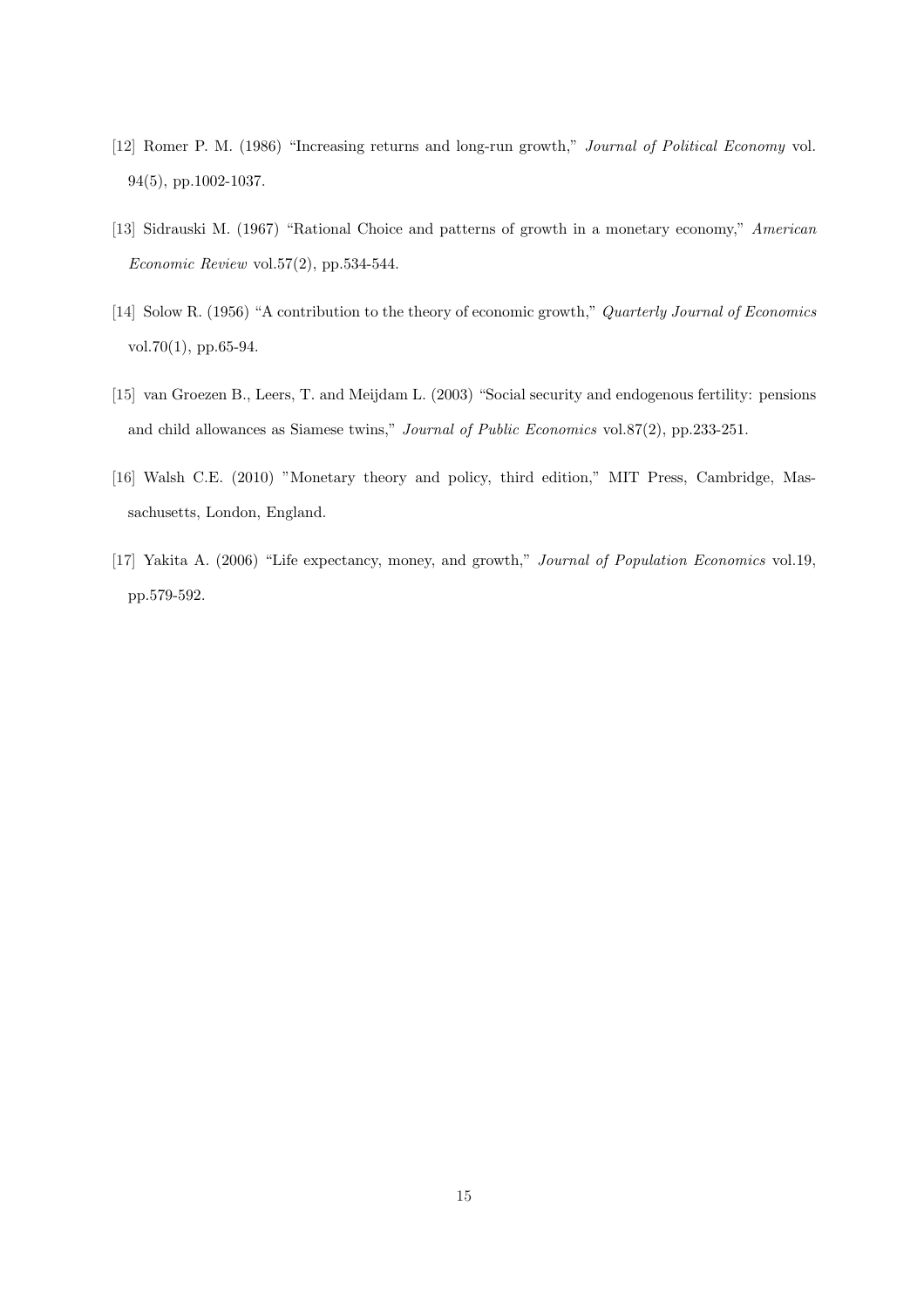## Appendix

## The derivation of the signs

Total differentiation of (18) and (19) by  $g, \pi, n$ , and  $\mu$ , the following equations are derived,

$$
\phi_1 dg - \phi_2 d\pi = \phi_3 dn,
$$
  

$$
dg = -\frac{1+g}{1+n} dn - \frac{1+g}{1+\pi} d\pi + \frac{1+g}{1+\mu} d\mu.
$$

Setting  $d\mu = 0$ , (20) and (21) are derived. Setting  $dn = 0$ , (22) and (23) are derived. Setting  $dg = 0$ , (24) and (25) are derived. Setting  $d\pi = 0$ , (26) and (27) are derived.

#### The growth rate in balanced growth path

Considering (13), (16), and  $1 + g = \frac{k_{t+1}}{k_t}$  $\frac{t+1}{k_t} = \frac{m_{t+1}}{m_t}$  $\frac{u_{t+1}}{m_t}$ , the following equation is obtained as

$$
1 + g = \frac{\left(1 + \rho - \alpha - \frac{1 - \alpha}{1 - \frac{(1 + g)(1 + n)}{(1 + r)(1 + \mu)}}\right)\left(1 - \frac{\epsilon}{1 + n}\right)(1 - \theta)a^{1 - \theta}}{(1 + n)(1 + \rho) + \frac{1 - \theta}{\theta}\left(\alpha + \frac{1 - \alpha}{1 - \frac{(1 + g)(1 + n)}{(1 + r)(1 + \mu)}}\right)}.
$$

Defining  $L = 1 + g$  and  $R =$  $\left(1+\rho-\alpha-\frac{1-\alpha}{(1+\alpha)}\right)$  $1-\frac{(1+g)(1+n)}{(1+r)(1+\mu)}$  $\left(1-\frac{\epsilon}{1+n}\right)(1-\theta)a^{1-\theta}$  $(1+n)(1+\rho)+\frac{1-\theta}{\theta}$   $\left(\alpha+\frac{1-\alpha}{(1+g)}\right)$  $1-\frac{(1+g)(1+n)}{(1+r)(1+\mu)}$  $\overline{\wedge}$ , L and R has a unique intersect and ∗

the growth rate in balanced growth path  $1 + g^*$  is obtained, as shown in Fig. 3.

#### [Insert Fig. 3 around here.]

## The sign of  $\phi_3$

This appendix shows the sign of  $\phi_3$ . I define the following equations:

$$
\bar{L} = \left(1 + \rho - \alpha - \frac{1 - \alpha}{1 - \frac{1}{(1+r)(1+\pi)}}\right) \frac{\epsilon (1-\theta) a^{1-\theta}}{(1+n)^2},\tag{28}
$$

$$
\bar{R} = (1 + \rho)(1 + g). \tag{29}
$$

 $\bar{L}$  increases with an increase in  $\epsilon$ .  $\bar{R}$  decreases with an increase in  $\epsilon$  because an increase in  $\epsilon$  reduces g as shown in Fig. 1. The sign of  $\phi_3$  is negative because  $\bar{L} < \bar{R}$  if  $\epsilon = 0$ . I think that the range of  $\epsilon$  is between 0 to 1 + n not to be negative saving.  $\bar{L} > \bar{R}$  because  $\bar{R}$  becomes zero if  $\epsilon = 1 + n$ . I can obtain  $\phi_3 > 0$ and  $\epsilon^*$  to hold  $\phi_3 = 0$  in  $0 < \epsilon < 1 + n$ .

[Insert Fig. 4 around here.]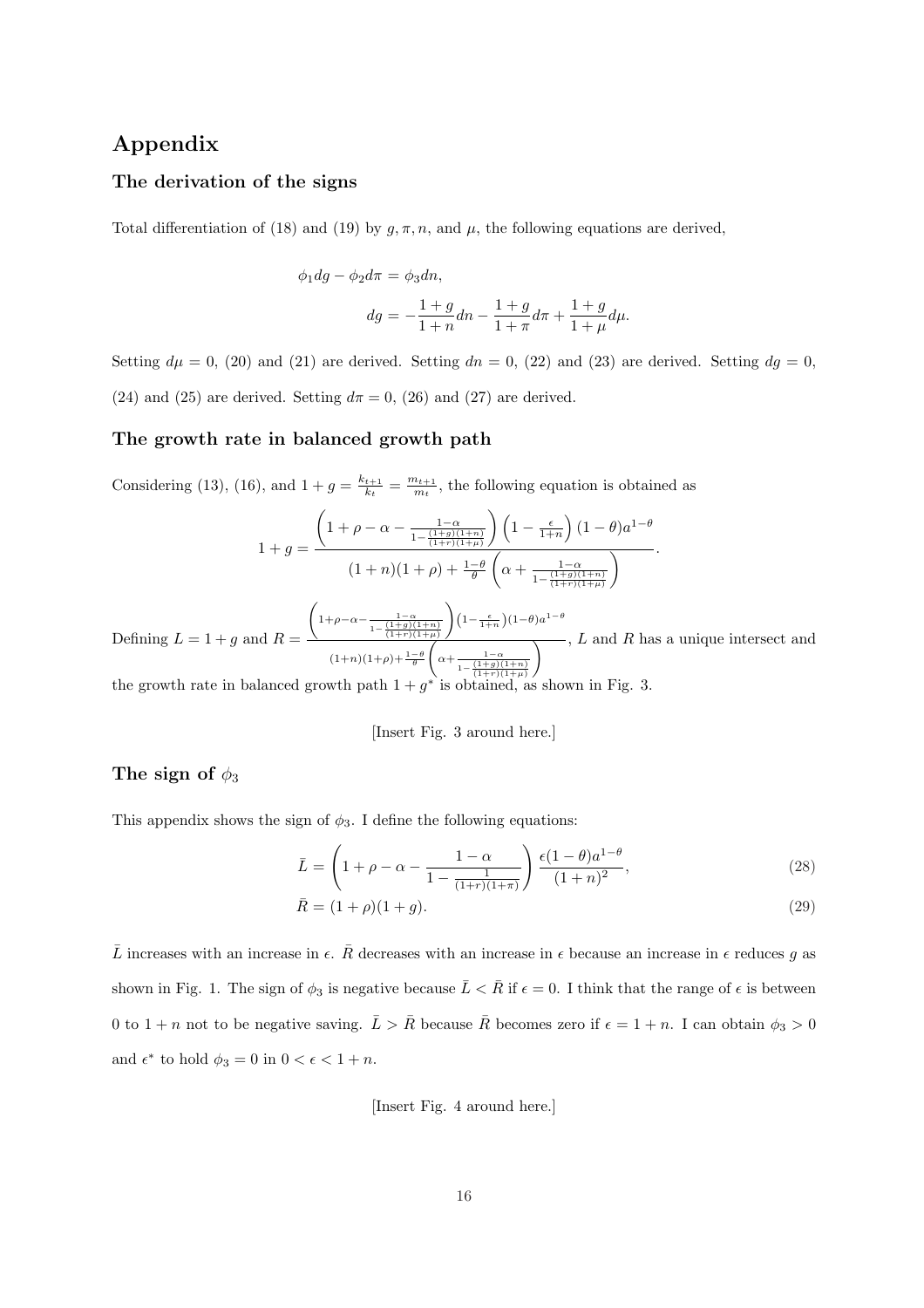

Fig. 1: Elderly population rate (Data: OECD Data, Elderly Population).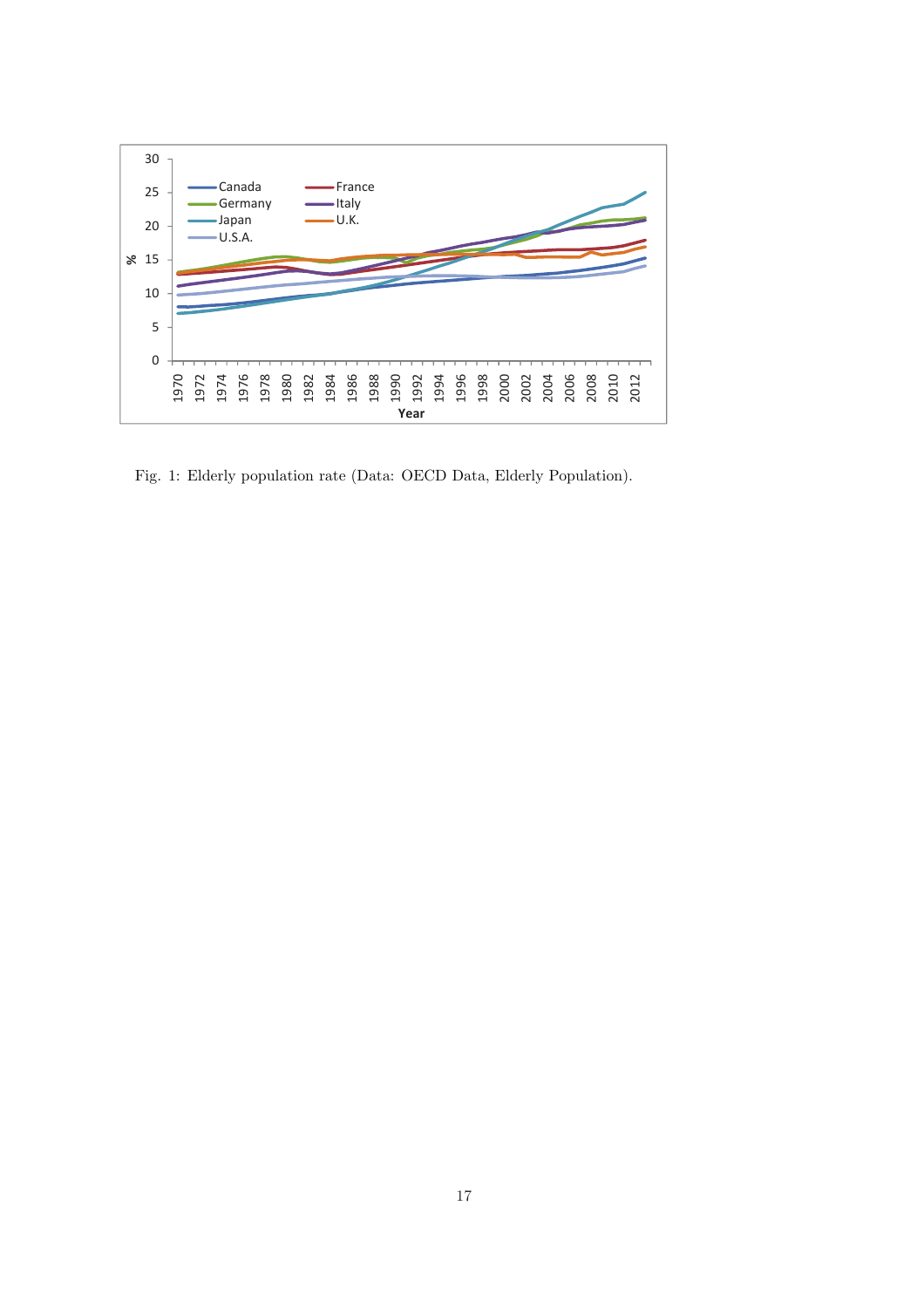

Fig. 2: Social security contributions (data: OECD Data, Social security contributions).